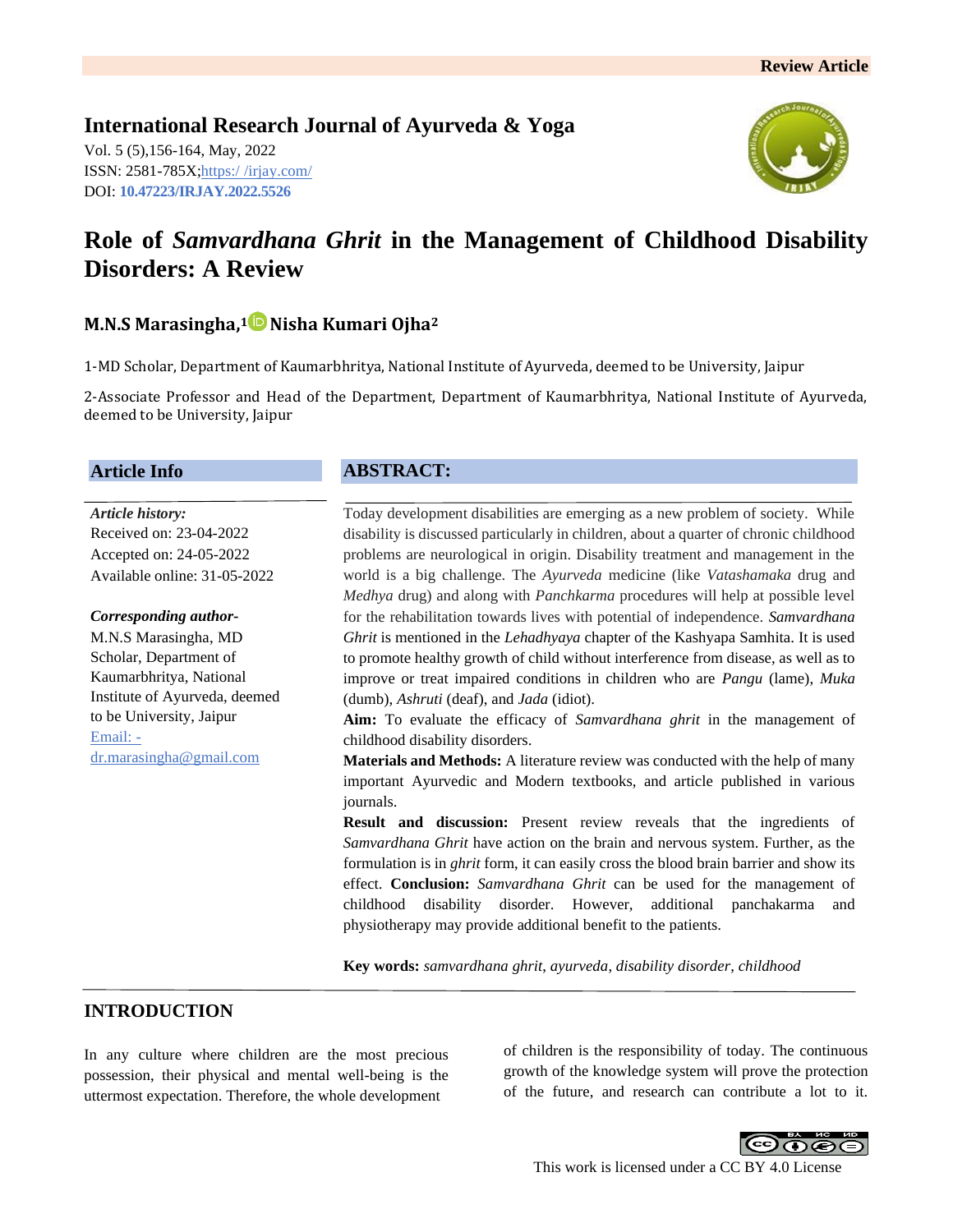Ayurveda is not only a medical system but also a body of practicable knowledge that enhances the quality of life of living beings. Constant research studies in Ayurveda are important and validated, so it has enough strength in its fundamentals.

Currently, development disabilities are an emerging health issue, and disease in childhood with a neurological origin is proportionally high among them.

In Ayurveda, the childhood disability condition is vividly described in several chapters in the text. *Phakka*<sup>1</sup> (developmental delay due to nutritional causes or secondary to disease) *Pangulya* (lame) *Mukatva*<sup>2</sup> (dump) *Jadatva* (Stiff body parts) *Ekanga Roga*<sup>3</sup> (disease affecting single part of the body) *Sarvanga roga*<sup>4</sup> (disease affecting a single part of the body) *Pakshaghata*<sup>5</sup> (paralysis) are similar conditions that come under the related ailments.

Disability is a neurological condition which is directly involved in the function of the Nerve system of the body and the mechanism of controlling, regulating and coordinating is get affected. *Samvardhana ghrit*<sup>6</sup> is highly recommended for the smooth and rapid growth of a healthy child, as well as for improving or treating impaired conditions in those who are *pangu* (lame), *muka* (dumb), *Ashruti* (deaf), and *Jada* (blind) (idiot) which is frequently seen in childhood disability disorders.

### **MATERIAL AND METHODS**

This review is conducted using a complete and organized search of the available literatures in Ayurveda texts and published articles. The searches were performed using various databases, including PubMed, Scopus, MedLine, Google Scholar and others. The keywords used for the search included, *medhya*, *samvardhana ghrit*, *disability*, *balya* and *brimhana.*

### **RESULT- Table No 01: Ayurvedic Pharmacology of Ingredients of** *Samvardhana ghrit*

#### **Effect of** *Samvardhana ghrit* **on Cerebral Palsy**

A significant number of studies on Cerebral Palsy in children which is a major cause of childhood disability document the significant effect of *Samvardhana ghrit.*17,18,19,20

#### **Pharmacological action:**

*Khadira:* The methanol extract of *A. catechu* showed potential in the management of neurodegenerative diseases (Alzheimer'sdisease) via the anticholinesterase effect and significant antioxidant effect.<sup>21</sup>

### *Arjuna:* **DNA damage protection and free radical scavenging action**

Ethanolic extracts and its fractions used to DNA stand breakage assay and come assay analysis by using of PBR 322 plasmid and rat adrenal PC-12 cells was examined Maximum inhibition of DPPH, hydroxyl, ABTS nitric oxide radicals and metal chelation was observed in ethyl acetate fraction. *T.arjuna* extract ameliorate various impairments associated with DNA damage free radical formation. 22

#### *Sida cordifolia:*

#### **In Neurodegenerative Disease**

The plants in rasayana is *S.cordifolia* which is used clinically in the treatment of neurodegenerative diseases. These plants are generally characterized by processing strong antioxidant activity. Free radicals have been extensively reported to be implicated in neurodegenerative diseases $^{23}$ .

#### **Alleviation of Neurodegenarative Disease Symptoms**

In an investigation, the aqueous fractions well as its  $sub$ fraction, including the hexaneschloro form and the aqueous ones were assessed for their effects on the rotenone induced biochemical, neurochemical, histopathologial, and behavioural changes in rat model. These signs of the disease were substantially diminished. The reduction in the level of dopaminin the midbrain region was reversed on cotreatment with aqueous extract. This effect is possibly mediated by the ant oxidative properties of the aqueous extracts<sup>24</sup>.

#### *Kebuk* **(***Costus specious***): Adaptogenic activity**

The effect of alcoholic extract of *Costus specious* rhizomes and leaves on stress induced change in brain neurotransmitters and enzyme monoamine oxidase levels in albino rats. The extracts were found to possess normalizing activity against cold immobilization stress induced change in norepinephrine (NE), dopamine (DA), 5 hydoxy tryptamine(5-HT), 5-hydroxy indole acid(5- HIAA). The results obtain provide biochemical evidence for ant stress activity of the tested extract.<sup>25</sup>

#### **DISCUSSION**

According to Charaka, every drug either acts via *rasa, guna, vipaka, virya,* or *prabhava*. Hence, in this formulation, a powerful factor<sup>26</sup> among the above should be investigated to find its probable mode of action.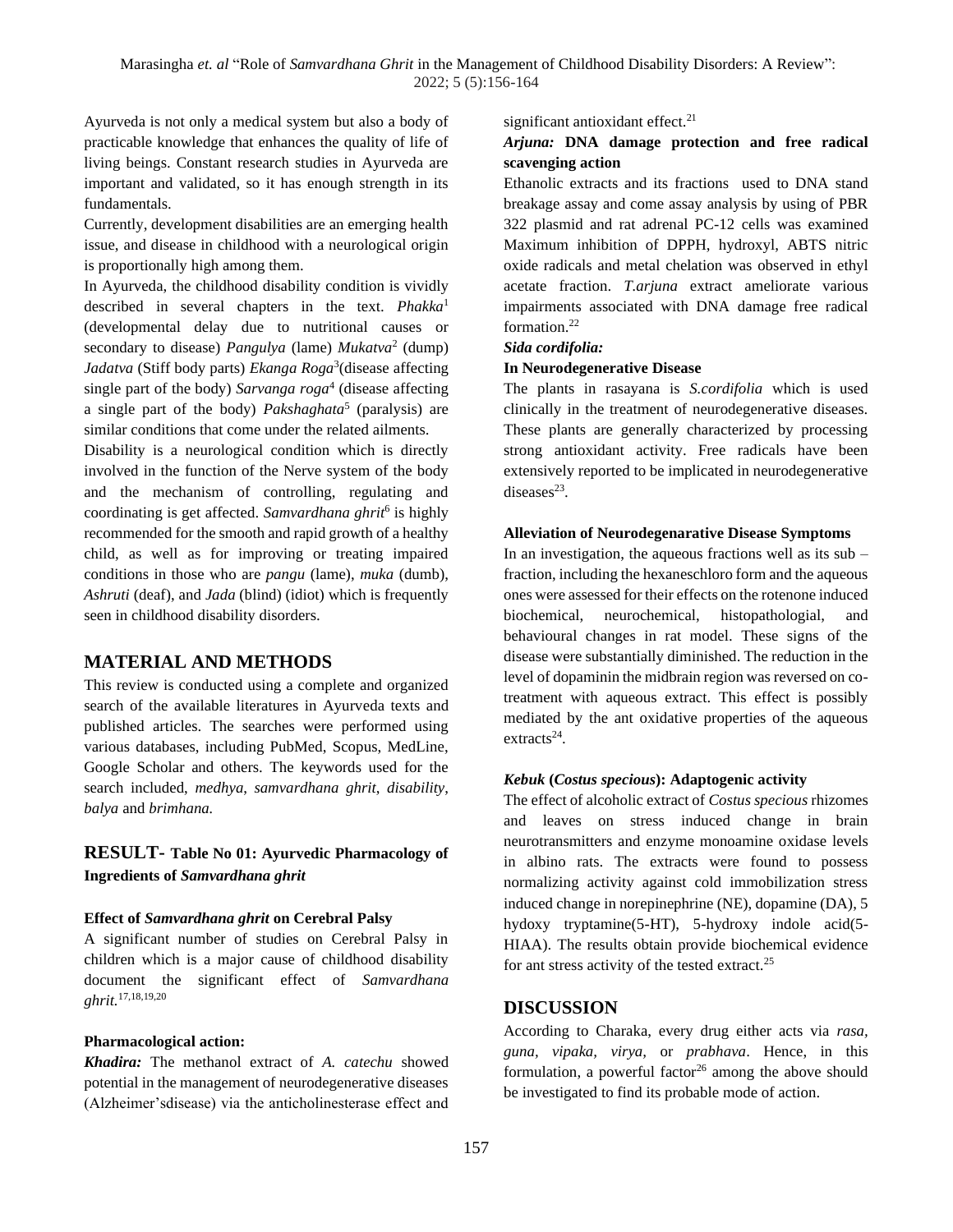All most all the ingredients of *Samvardhana ghrit* possess *Madhura rasa* as the main *rasa* while as *anurasa Tikta*, *Katu*, and *Kashaya* rasa are present. Prominent *Guna* of the ingredients can be distinguished as *Snigdha*, and *Guru guna*, *Sheeta* as *Virya*, *Madhura* as predominant *Vipaka* can be identified. *Kapha*-*Pitta*, *Vata*-*Pitta dosha karma* are prominant with *Medhya* and *Balya* actions. Further, *Ghrita* and *Kshira* are equally effective for higher functions of brain such as *Medhya*<sup>27</sup>, *Medhavardhaka*<sup>28</sup>, *Rasayana*29,30etc.

According to the analysis of rasa present in individual drugs, the majority of drugs (46%) have *Madhura rasa*. The combination of Prithvi and Jala *mahabhuta* creates *Madhura rasa*. *Mamsa dhatu's panchabhautika* composition is similar to *Madhura* rasa. As a result of the *Samanya Vridhikarna* law, *Madhura* rasa is able to aid in the growth and proper nourishment of muscular tissue. *Madhura* rasa shows *Balya*, *Jeevaniya* ,*Sarvadhatu Vardhaka* , *Brimhana* , *Preenana* and *Sthairyakarana* actions. As a result, *Madhura rasa* appears to be capable of providing proper nourishment to neurons in order to take up a load of already damaged neurons. *Madhura rasa* with combination of *Tikta* and *Katu* rasa may help in the proper development of neuron synapses, results a regeneration process in neuronal precursor cells due to its penetrating strength. Due to the *agneya* nature of *katu rasa* it involved in *Indriyautojetaka* (receiving information from the senses) action, *Margana vivraunati* (proper channelization and replacement of damaged neurons), and *Agnidipana* (secretion of hormones in synaptic vesicles). Hence, it is conceivable that it could provide stimulation in the areas of brain where cells can regenerate, particularly the hippocampal region. **Graph No. 1**

#### *Guna*

When the *guna* of all the ingredients of the study drug is considered, 42.8 percent of the drugs have *Snigdha guna* and 30 percent have *Laghu guna*, bringing the total to 28.8 percent. *Snigdha guna* improves the qualities of *Tarpaka kapha* (helps to restore and strengthen the functional brain). Laghu guna's effect improves an individual's *utsaha* (enthusiasm) and *sphurti* (energy). **Graph No. 2**

### *Virya*

*Sheeta virya* shows *stambhana* (holding) and *sthairikarana kriya* (stability) may restrict the excessive neuronal discharge that is seen in case of convulsions. **Graph No. 3**

#### *Vipaka*

When considering the *Vipaka* of all of the ingredients, 60% of the drugs have *Madhura vipaka* and 40% have *Katu vipaka*. *Madhura vipaka* increases all *sharira dhatus*, including brain and muscular tissues, nourishes *manas* and *indriya*, relieves vitiated *Pitta* and *Vata doshas*, improve vital strength, and gives firmness to the body. On the other hand, *Katu vipaka* stimulates all sense organs to perceive their respective objects by increasing overall metabolism in the body, proper enzymatic secretions, and thus minimizing nutrient deficiencies. The *Medhya* drugs (acting on CNS) are *Katu* and *Madhura vipaka* predominantly. **Graph No. 4**

#### *Prabhava*

*Medhya*, *Balya*, and *Rasayana* are *prabhava* of drug *Samvardhana ghrit*. *Medhya* drugs work primarily through their *'Achintya virya*,' or *prabhava*. This suggests that these drugs have a direct effect on *medha* (intellect). The precise mode of action of these *medhya* drugs is unknown, but these drugs finally increase the overall functional capacity of the brain through any of these mechanisms: increased perfusion, metabolism, and improved chemical imbalance in the brain. *Rasayana* drugs are said to increase all *sharira dhatus* (tissues) quantitatively and qualitatively. *Balya* drugs offer strength to the body that is ailing as a result of chronic disease. The *Brimhana* drug enhances the production of healthy *dhatus* in the body.

### *Dosha shaman*

*Samvardhana ghrit* possesses *vata-pitta shamaka*, *kapha pitta shamaka*, and *tridosha shamaka* have been balanced by this drug. As a result, the drug possesses excellent *Vatahara* properties that are supposed to vitiated in neurological disorders.

### **Pharmacodynamic properties related to the application of** *Samvardhana ghrita*

#### **Lipid Solubility**

Drugs that dissolve easily in fats and can be absorbed quickly from the gut can easily move into the CSF and the brain. *Ghrita*, which is a fat, is quickly absorbed and distributed in the target areas of the body<sup>31</sup> The Blood-Brain Barrier (BBB) selectively allows lipids and lipidsoluble drugs to pass through it.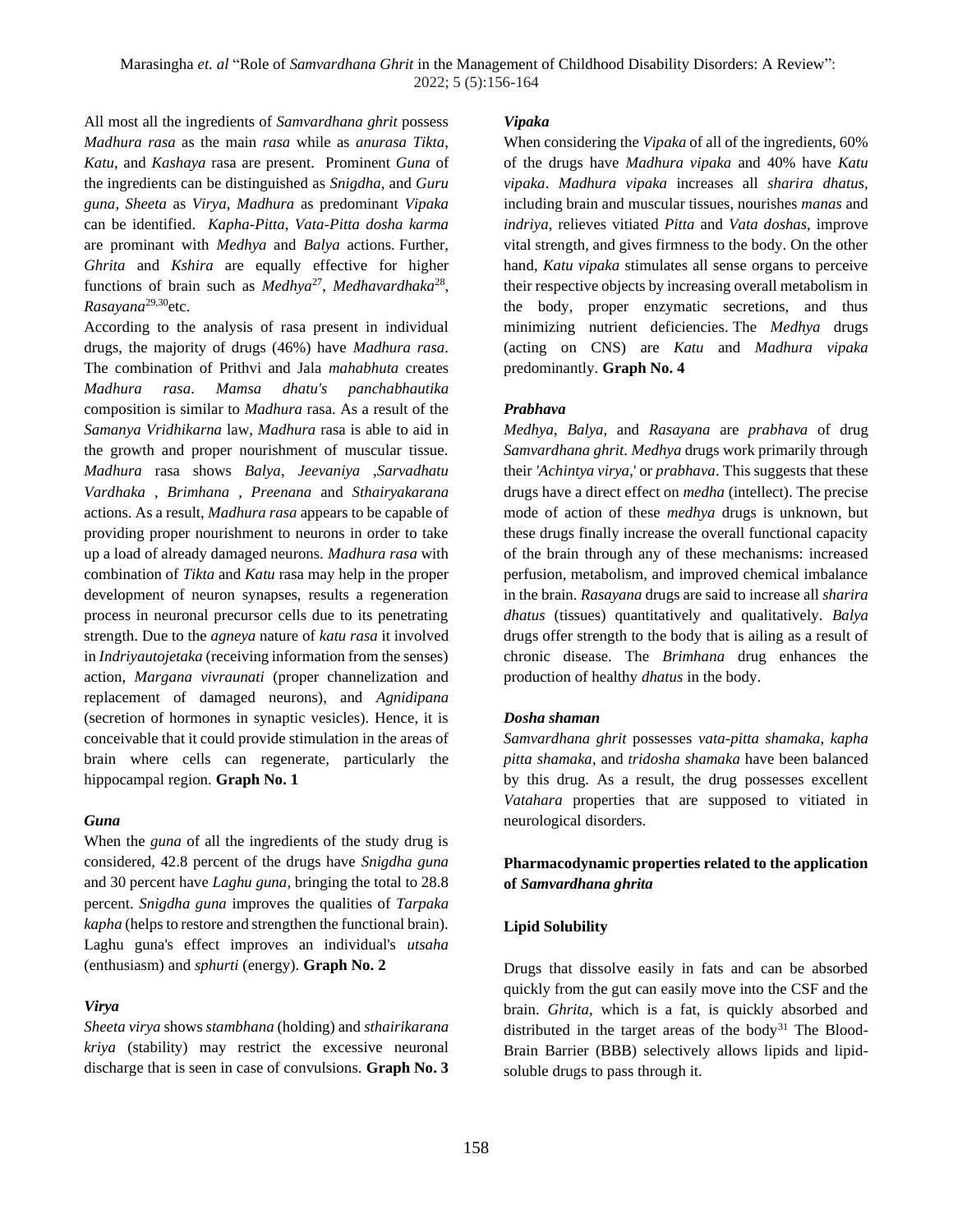#### **Ketogenic effect**

This method is commonly used in seizure disorders. *Ghrita* has phospholipids, fatty acids, and other nutrients that support to fix neurotransmitters that are in imbalance state. This diet causes a ketogenic effect in the body, which prevents seizures and indirectly causes brain damage.

#### *Saindhava Lavana* **(Rock salt)**

The following are some of *Saindhava Lavana's* evidencebased research studies:

- 1. Sodium is required for action potential generation and transmission in neurons and muscle fibers. "
- 2. BBB (Blood Brain Barrier) crossing is possible at the ionic stage. It makes it easier for *Ghrita*, a substance that dissolves in fat, to move from the bloodstream to the brain tissue.
- 3. Sodium (Na) is the most common ion in the extracellular fluid (ECF). It makes up almost half of the osmolarity of ECF.
- 4. High osmotic pressure can cause the endothelial cells in capillaries to shrink, which opens up the spaces between the tight junctions of endothelial cells and makes the BBB more porous.As a result, drugs can enter the tissues of the brain.The effect of *Sanvardhana Ghrita* can be further classified on principle of modern perspective as follows.
- Drugs capable of regenerating neurons -A. catechu has shown promise in the treatment of neurodegenerative diseases due to its anticholinesterase activity and significant antioxidant effect.<sup>32</sup>; *S.cordifolia* is a plant that is used in the treatment of neurodegenerative diseases. These plants are distinguished by their high antioxidant activity. Free radicals have been extensively linked to neurodegenerative diseases.<sup>33</sup> The hydroalcoholic extract of the leaves induced CNS depression in mice, this effect was also evidenced from reduction of the motor activity of the animals, nevertheless, without interfering with motor coordination<sup>34</sup>.
- Drugs showing the effect on Anti-inflammatory activity are Khadira :- According to the findings, 57 extract containing both baicallin and (-) catechin directly inhibits the production of inflammatory fatty acids by acting on the COX and LOX enzymes<sup>35</sup>. Prishniparni:- It has antiinflammatory properties due to the stabilisation of COX-2 lysosomal membrance<sup>36</sup>. Arjuna:- Immunomodulatory

activity and Anti-inflammatory  $37$  Kebuka :- It has a significant anti-inflammatory effect.<sup>38</sup>

• Drugs showing effect on Anti-Oxidant Activity are Khadira:- Catechin, rutin, and isorhamnetin are free radical scavengers that contribute significantly to Acacia catechu's bio potency. <sup>39</sup> Prishniparni:- Significant antioxidant activity has been linked to the presence of phenol derivatives, flavonoids, sterols, and terpenes.<sup>40</sup> Arjunagenin has been the most active compound compared to the others and has a moderate inhibitory effect on the process of respiratory oxyburst, with an IC50 value of 60  $g/mg<sup>41</sup>$  Kubuka:- N.C. Vijayalakshmi investigated the polyphenol content and antioxidant activity of various parts of Costus speciosus<sup>42</sup>.

# **CONCLUSION**

Present review reveals that *Samvardhana ghrit* can be used as oral medicine for the management of disability disorders of children as indicated by Kashyapa. However, panchakarma and physiotherapy may provide additional benefit to the patients.

# **Acknowledgements- Nil Conflict of Interest – None Source of Finance & Support - Nil**

# **ORCID**

*M.N.S Marasingha* <https://orcid.org/> 0000-0003-4250-3207

## **REFERENCES**

- 1. Sharma H, Vriddha Jivaka, Kashyapa. Reprint ed. Varanasi: Kashyapa Samhita, Chikitsa Sthan, Phakka Chikitsa adhyaya, with Vidhyotini Hindi commentary; Chaukhambha Sanskrit Sansthan; 2010 p. 207-211
- 2. Shastry K Vidyotini Hindi Commentary on Charaka Samihta Part II Chikistha Sthan Chapter 28/72. Chaukhambha Sanskrit Sansthan; 2010
- 3. Shastry K, Vidyotini Hindi Commentary on Charaka Samihta Part II Chikistha Sthan Chapter 28/54. Chaukhambha Sanskrit Sansthan; 2010
- 4. Shastry K Vidyotini Hindi Commentary on Charaka Samihta Part II Chikistha Sthan Chapter 28/55. Chaukhambha Sanskrit Sansthan; 2010
- 5. Shastry K, Vidyotini Hindi Commentary on Charaka Samihta Part II Chikistha Sthan Chapter 28/72. Chaukhambha Sanskrit Sansthan; 2010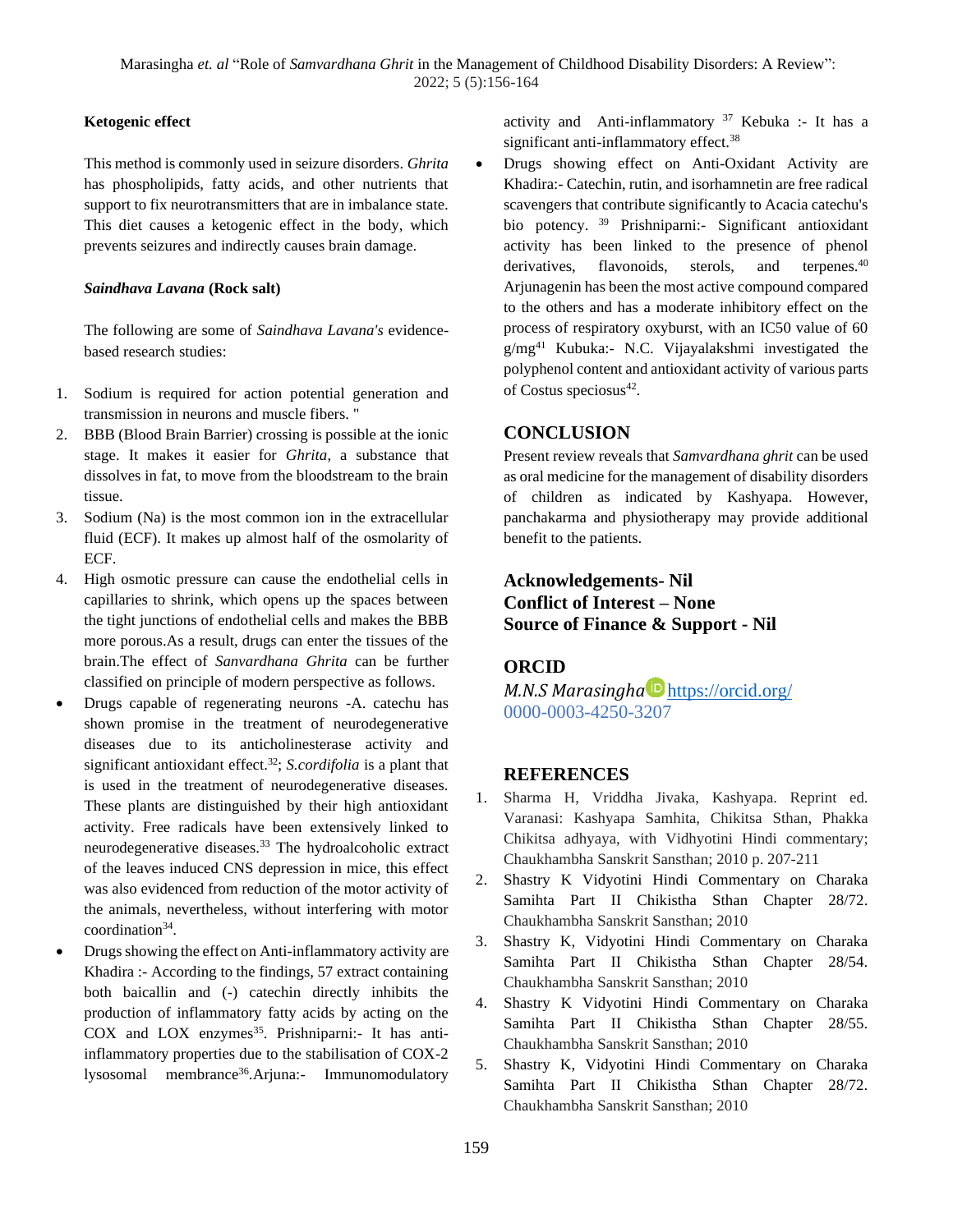- 6. Sharma H, Vriddha Jivaka, Kashyapa . Reprint ed. Varanasi: Kashyapa Samhita, Sutra Sthan, Lehadhyaya, with Vidhyotini Hindi commentary; Chaukhambha Sanskrit Sansthan; 2010.pp. 6
- 7. Sitaram B, Chunekar K.C. Bhavaprakasa of Bawamisra Nighantu, vol -1, Chaukhambha Orientalia, Varanasi, 2006. P-345.
- 8. Sitaram B, Chunekar K.C. Bhavaprakasa of Bawamisra Nighantu, vol -1, Chaukhambha Orientalia, Varanasi, 2006. P-236.
- 9. Sitaram B, Chunekar K.C. Bhavaprakasa of Bawamisra Nighantu, vol -1, Chaukhambha Orientalia, Varanasi, 2006. P-266.
- 10. Sitaram B, Chunekar K.C. Bhavaprakasa of Bawamisra Nighantu, vol -1, Chaukhambha Orientalia, Varanasi, 2006. P-343.
- 11. Sitaram B, Chunekar K.C. Bhavaprakasa of Bawamisra Nighantu, vol -1, Chaukhambha Orientalia, Varanasi, 2006. P-266.
- 12. Sitaram B, Chunekar K.C. Bhavaprakasa of Bawamisra Nighantu, vol -1, Chaukhambha Orientalia, Varanasi, 2006. P-169.
- 13. Shastry K, Vidyotini Hindi Commentary on Charaka Samihta Part I Sutra Sthan Chapter 27/218, p. no. 550.Ambikadatta Sastri; Susruta Samhita, Sutra Sthana 45/47 p. no. 222, Varanasi: Chaukhambha Sanskrit sansthan, reprint 2012
- 14. Tripathi I, Raj Nighantu, Ksheeradi Varga, Shloka No- 10, Varanasi, Chaukhamba Krishnadas Academy, 2003, Page no-506
- 15. Shastry K, Vidyotini Hindi Commentary on Charaka Samihta Part I Sutra Sthan Chapter 27/300. Varanasi: Chaukhambha Sanskrit sansthan, reprint 2012
- 16. Sastri A; Susruta Samhita, Sutra Sthana 45/96 p. no. 228, Varanasi: Chaukhambha Sanskrit sansthan, reprint 2012
- 17. Vyas A. G., Kori, V. K., Rajagopala, S., & Patel, K. S. (2013). Etiopathological study on cerebral palsy and its management by Shashtika Shali Pinda Sweda and Samvardhana Ghrita. *Ayu*, *34*(1), 56–62. <https://doi.org/10.4103/0974-8520.115450>
- 18. Satyawati R et al : Management of Cerebral Palsy With Samvardhana Ghrita and Certain Ayurvedic Procedures - A Clinical Study. IJAAR VOLUME II ISSUE 9 SEP-OCT 2016, P.1202-1209
- 19. Shailaja U et.al, Clinical Study on the Efficacy of Samvardhana Ghrita Orally and by Matrabasti in motor disabilities of Cerebral Palsy in Children. *Int. J. Res. Ayurveda Pharm.* 4(3), May-June 2013
- 20. Pani et al.; Case Report on Cerebral Palsy- with Ayurvedic Treatment Protocol. JPRI, 33(43A): 47-50, 2021; Article no.JPRI.71969
- 21. G Choudhri. "A combinatorial screen structurally diverse acetyl cholinesterase inhibitory plant secondary metabolites targeting Alzheimer's disease" journal of Bimolecular Structure and Dynamics, vol 0. Pp. 1-14, 2021.
- 22. Phani Kumar G, Navya K, Rama E.M, Venkataramana M, Anand T, Anilakumar K.R. DNA damage bark in PC-12 cells and plasmid DNA, free Radic Antioxid. 2013; 3:35- 39.
- 23. Beal MF, Aging energy, and oxidative stress in neurodegenerative diseases. Ann Neurol 1995; 38(3):357- 66.
- 24. Galal A, Vijayasankar Raman and Ikhlas A. Kahan. Sida cordifolia, a Traditional Herb in Modern Perseptive a Review, Current Traditional Medicine, 2015, l, 5-17.
- 25. Verma N, Journal Pharmaceutical Science and Research, 2009, 1(2), 22-25.
- 26. Shastry K ,Vidyotini Hindi Commentary on Charaka Samihta Part I Sutra Sthan Chapter 26/71, p.no.515
- 27. Sastri AD; Susruta Samhita, Sutra Sthana 45/96 p. no. 228, Varanasi: Chaukhambha Sanskrit sansthan, reprint 2012
- 28. Sastri AD; Susruta Samhita, Sutra Sthana 45/49 p. no. 222, Varanasi: Chaukhambha Sanskrit sansthan, reprint 2012
- 29. Shastry K, Vidyotini Hindi Commentary on Charaka Samihta Part I Sutra Sthan Chapter 27/232 p. no. 552 Chaukhambha Sanskrit sansthan, reprint 2012
- 30. Shastry K, Vidyotini Hindi Commentary on Charaka Samihta Part I Sutra Sthan Chapter 27/218 p. no. 550 Chaukhambha Sanskrit sansthan, reprint 2012
- 31. Dar A, Shabana Chana ; Calcium antagonistic activity of Bacopa monniera in guinea-pig trachea; Indian J. Pharmacol. 2012;44 (4): 516-518
- 32. G Choudhir "A combinatorial screen structurally diverse acetyl cholinesterase inhibitory plant secondary metabolites targeting Alzheimer's disease" journal of Bimolecular Structure and Dynamics, vol 0. Pp. 1-14, 2021.
- 33. Beal MF, Aging energy, and oxidative stress in neurodegenerative diseases. Ann Neurol 1995; 38(3):357- 66.
- 34. Franco CIF, Morais LCSL, Quintans- junior LJ, Almeida RN, Antoniolli AR.CNS pharmacological effect of the hydroalcoholic extract of Sida cordifolia. Leaves J Ethanopharmacol 2005; 98:275-9.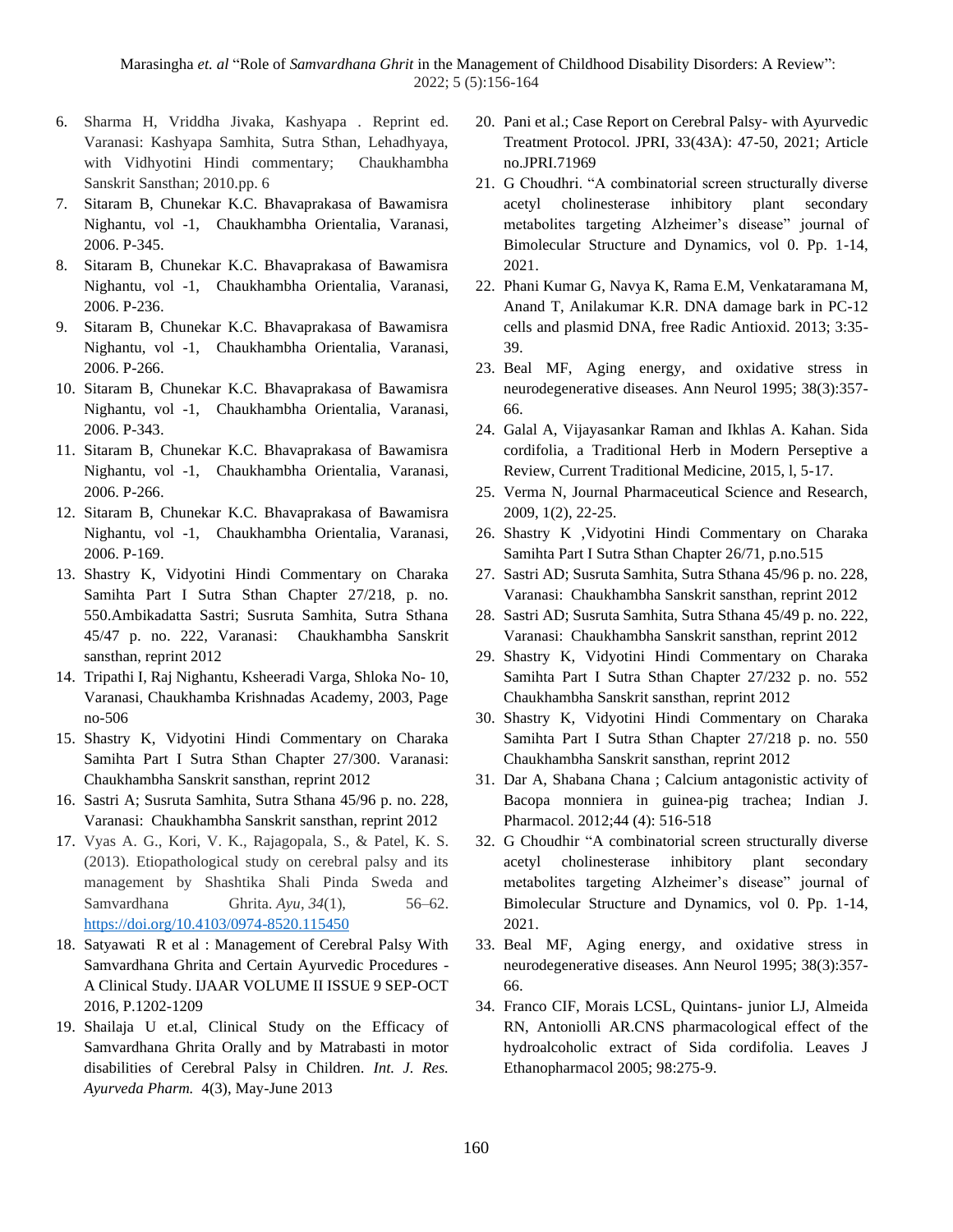Marasingha *et. al* "Role of *Samvardhana Ghrit* in the Management of Childhood Disability Disorders: A Review": 2022; 5 (5):156-164

- 35. Heller a, Koch T, Schmeck J, Van Ackern K: Lipid mediators in inflammatory disorders, Drugs 1998; 55:487- 496.
- 36. Olufemi AO, Omoniyi YK, Akinyinka AA, Ibitayo AM, Mechanistic evaluation of toxicity, antiociceptive, antiinflammatory and antioxidant actions of leaf extract of Uraria Pict. LAASUJ Med Sci 2016; 1:1-10.
- 37. Singh M.P, Himadri Panda. Medicinal Herbs with their Formulations, Daya Publishing House, Deli 2005. Page 766.
- 38. Binny K, Sunil Kumar G, Dennis Thomas, Journal of Basic and Clinical Pharmacy, 2010.
- 39. Hazra B, Journal of coplementry and intergrative medicine vol.7/2010/ issue1.
- 40. Arka G, Anindita K, Ankit S Kumar SA, Kumar MS, Preliminary evauation of hepatoptoprotective potential of

the polyherbal formulation. L Intercult Ethanopharacol 2015; 4: 118-24.

- 41. Pawar R.S, Bhuani K.K. Effect of oleananetriter penoids from *Terminalia arjuna*: Cardioprotective drug on the process of respiratory oxyburst. Phytomedicene, 2005; 12:381-393.
- 42. Vijayalakshmi, N.C. Sarada, Fitoterapia, Mechanistic evaluation of toxicity, antiociceptive, anti-inflammatory and antioxidant actions of leaf extract of Uraria 2008, 79(3), 197-198.

**How to cite this article:** Marasingha M.N.S, Ojha NK "Role Of *Samvardhana Ghrit* In The Management Of Childhood Disability Disorders: A Review" IRJAY.[online]2022;5(5);156-164. Available from: [https://irjay.com](https://irjay.com/) DOI link- https://doi.org/10.47223/IRJAY.2022.5526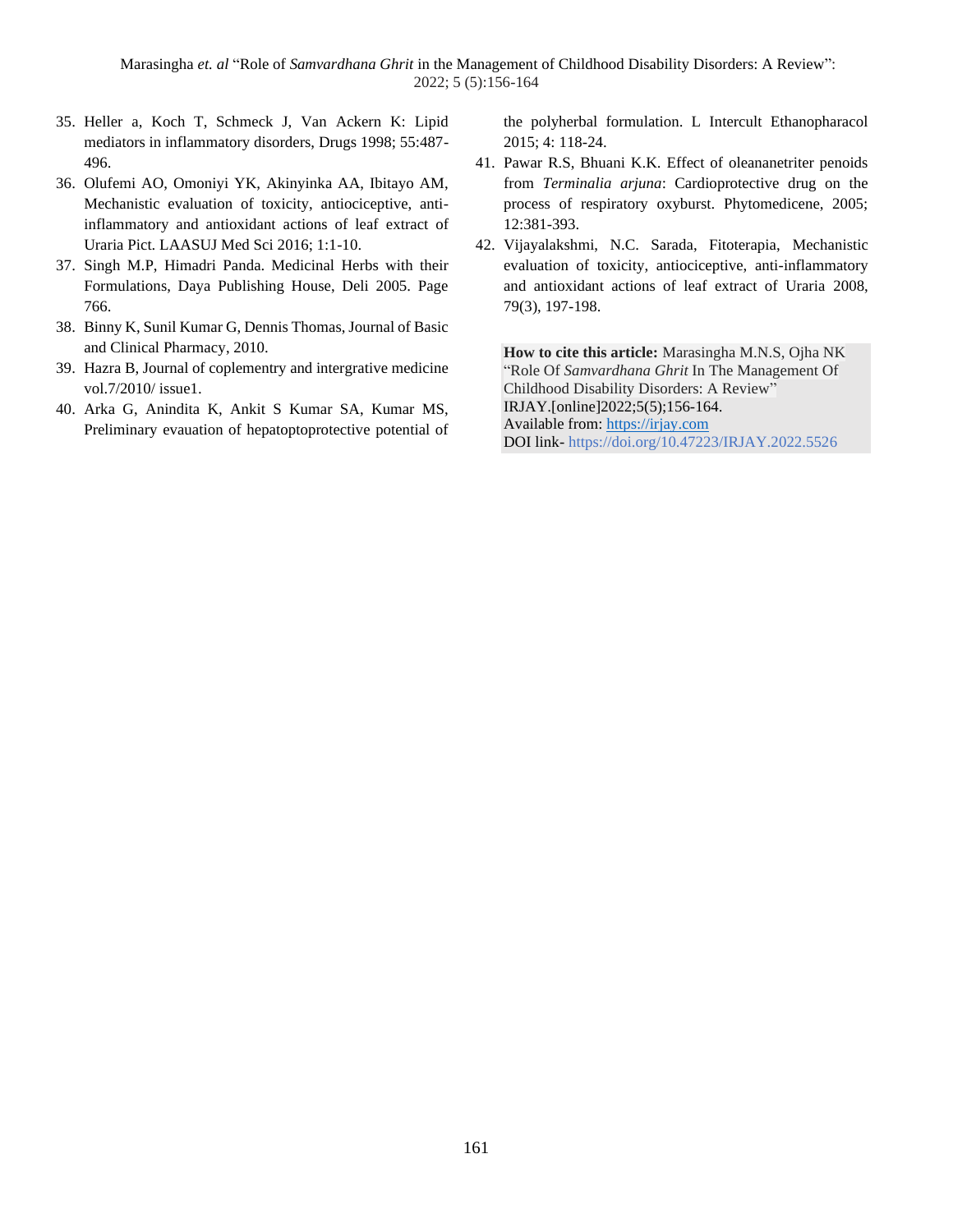| <b>Name</b>     | Rasa              | <b>Guna</b>                                                             | Virya              | <b>Vipaka</b> | and carents of summarinance given<br>Doshaghnata | Karma (Pharmacological actions)                                                                                                                                                                                            |
|-----------------|-------------------|-------------------------------------------------------------------------|--------------------|---------------|--------------------------------------------------|----------------------------------------------------------------------------------------------------------------------------------------------------------------------------------------------------------------------------|
| <b>Kadira</b>   | Tikta,<br>Kashaya | Lagu<br>Ruksha                                                          | Sheeta             | Katu          | Kaphapittahara                                   | Grahi,<br>Pachana,<br>Kushthagna,<br>Prashamana,<br>Kasahara,<br>Raktapitta<br>Jvarahara,<br>Dantya,<br>Krimigna,<br>Vranaropana <sup>7</sup>                                                                              |
| Prishniparni    | Madura<br>Tikta   | Lagu<br>Snigdha                                                         | Ushna              | Madhura       | Tridoshahara                                     | Vatahara, Nadibalya, Balya, Vrishya,<br>Vathasulahara. Deepana, Anulomana,<br>Grahi, Trishnashamaka, Angamarda<br>prashaman,<br>Sonithasthapana,<br>Sothahara,<br>Muthra<br>Jawaragna,<br>Haridya, Sandhaniya <sup>8</sup> |
| <b>Bala</b>     | Madura            | Snigdha,<br>Guru                                                        | Sheeta             | Madhura       | Vata Pitta Shamaka                               | Balya,<br>Rasayana,<br>Ojaskara,<br>Vedanasthpan, Vrsya, Pramehagna,<br>Vidhagna, Sothahara, Vathashulahara,<br>Hardaya,<br>Muthrala,<br>Snehana,<br>Raktapittahara, Sangrahana, Grahi,<br>Vrsya <sup>9</sup>              |
| Arjuna          | Kasaya            | Sheeta,<br>Lagu<br>Ruksha                                               | Sheeta             | Katu          | Kapha<br>pitta<br>nashaka                        | Balya, Visagna, Medohara, Raktha<br>sthambana,<br>Muthra<br>sangrahaniya,<br>Jaragna, Balya, Visagna, Ksataksaya<br>Bhagnasabdhanakara<br>hara,<br>and<br>raktadosahara <sup>10</sup> .                                    |
| <b>Athibala</b> | Madura            | Snigdha                                                                 | Sheeta             | Madura        | Vata Pitta Shamaka                               | Balya,<br>Rasayana,<br>Vrsya,<br>Raktapittahara, Sangrahana, Grahi <sup>11</sup> .                                                                                                                                         |
| Kebuka          | Tiktha            | Laghu<br>Ruksha                                                         | Sheeta             | Katu          | Kapa<br>pitta<br>shamaka                         | Kaphahara,<br>Garbsya<br>Pittahara,<br>Sankochaka, Grahi, Deepana, Pachana,<br>Hridya, Raktashodhaka, Krimighna <sup>12</sup>                                                                                              |
| <b>Kshira</b>   | Madura            | Snigdha,<br>Guru<br>Pichchils                                           | Sheeta             | Madura        | Vata pitta shamaka                               | Balya, Medhya, Jeevaniya, Stanyakara,<br>Prinana,<br>Manaskara,<br>Raktapittanasana <sup>13</sup> , angapushtiprada<br>(gives nourishment to the body) <sup>14</sup>                                                       |
| Sahindava       | Lavana            | Snigdha,<br>Ushna,<br>Tikshna<br>Snighdh,<br>Laghu,<br>Hima,<br>Sukshma | Anushn<br>a Sheeta | Madura        | Tridoshahara                                     | Deepaniyatama, Deepana,<br>Pachana,<br>Ruchya, Vrishya, Netryam <sup>15</sup>                                                                                                                                              |
| <b>Ghrita</b>   | Madura            | Snigdha,<br>Guru                                                        | Sheeta             | Madura        | Vata pitta shamaka                               | Swarya,<br>Dipana,<br>Oja-Teja-Bala-<br>Ayushya vriddhikar, Vrishya, Medhya,<br>Vayasthapan,<br>Chakshushaya,<br>Rakshoghna <sup>16</sup>                                                                                  |

**Table No 01: Ayurvedic Pharmacology of Ingredients of** *Samvardhana ghrit*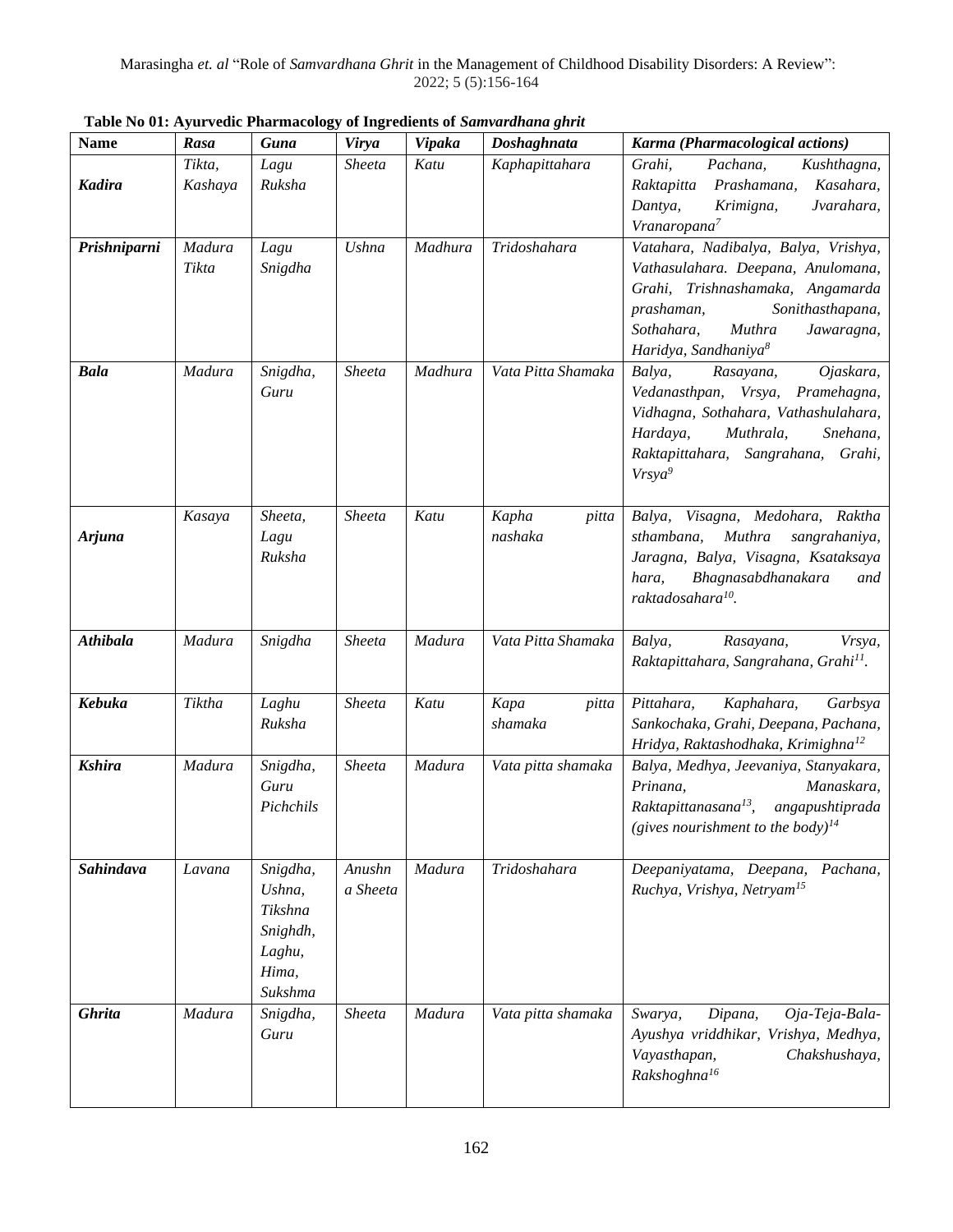



### **Graph No. 2**